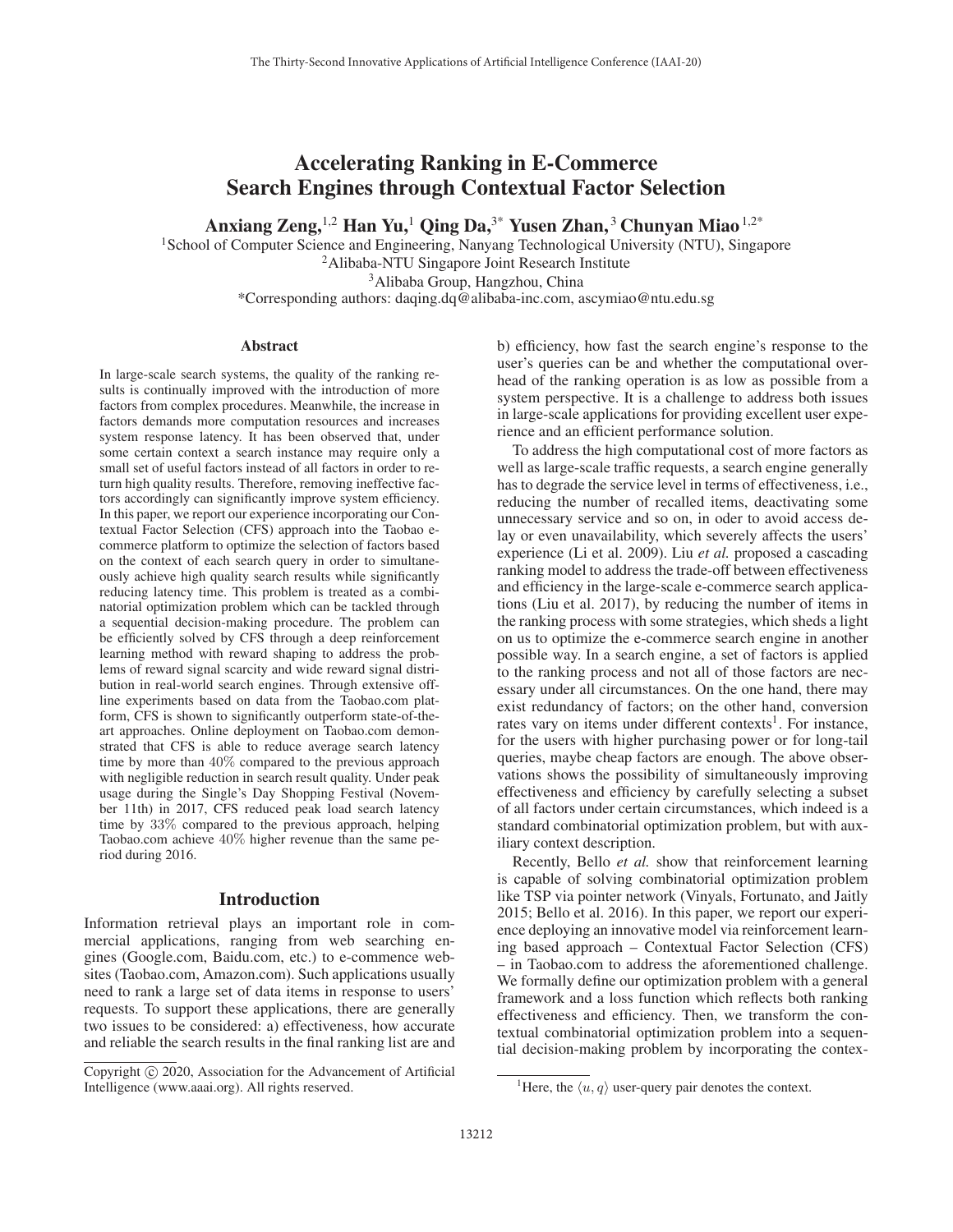tual setting and factor selection into the state and action of an MDP, respectively. The reward is designed to encourage saving in the computational cost as well as ensuring that the ranking results are still effective. Our algorithm outperforms the previous algorithm used by Taobao since deployment in Jan 2017. In the Singles' Day Shopping Festival in 2017, we also demonstrated the capabilities of this new method under large-scale real-world usage.

## Application Description

Suppose that  $\mathcal O$  is the set of all available items in a database.  $Q$  is the set of all possible queries and  $U$  denotes the set of all users' information. Let  $\{\langle u, q \rangle_1, \langle u, q \rangle_2, \dots, \langle u, q \rangle_m\}$ be a set of user-query pairs, where  $\langle u, q \rangle_i \in \mathcal{U} \times \mathcal{Q}$  denotes the  $i$ -th user-query pair from the search requests.  $O_i = \{o_{i,1}, o_{i,2}, \cdots, o_{i,n_i}\}\$ is the set of items associated with the *i*-th user-query request, where  $n_i$  is the number of the related items. The ranking problem in e-commerce can be formally defined as a task to generate a permutation function  $\sigma_i \in \Sigma_i$ , where  $\sigma_i$  is an one-to-one correspondence from  $\{1, 2, \ldots, n_i\}$  to itself and  $\Sigma_i$  denotes the set of all the possible permutations on  $\mathcal{O}_i$ . The goal is to maximize the probability of purchase under the permutation. The permutation is usually generated by a ranking function  $F(\langle u, q \rangle_i, o_{i,j}) \rightarrow \mathbb{R}$  which scores each item  $o_{i,j} \in O_i$ for the request  $\langle u, q \rangle_i$ . Let  $x^{i,j} \in \mathbb{R}^n$  be the corresponding factor vector of item  $o_{i,j} \in \mathcal{O}_i$  under query  $\langle u, q \rangle_i$ , where  $i = 1, 2, \ldots, m; j = 1, 2, \ldots, n_i$ . Without loss of generality, the ranking model is defined by

$$
F(\langle u, q \rangle_i, o_{i,j}) = f(\mathbf{x}^{i,j}), \qquad (1)
$$

where  $f : \mathbb{R}^n \to \mathbb{R}$  is the ranking function. It could be any function such as a linear model, a deep neural network or a tree model. The ranking function is usually trained from a dataset  $\mathcal{D} = \{ (\langle u, q \rangle_i, \mathbf{x}^i, \mathbf{y}_i) \}_{i=1}^N$  logged from a real system, where N is the number of training samples and  $y_i = \{y_{1,i}, y_{2,i}, \ldots, y_{i,n_i}\}\$  denotes the labels associated with the items. Specifically,  $y_{i,j} \in \mathcal{Y} = \{$  view, click, buy} represents the feedback of the user on the  $j$ -th item. The training can be conducted with any *learning to rank* methods (Li 2011). It is worth noting that, in this paper we assume that a trained ranking function is given and consider the general case that the ranking function provided is a black box.

There has been some previous work for resolving the effectiveness and efficiency challenge. Here, we review will some of them which are most relevant to our work. Cascade learning is originally proposed to address the effectiveness and efficiency issue in traditional classification and detection problems (Bourdev and Brandt 2005; Schneiderman 2004; Viola and Jones 2003). Liu *et al.* develop a cascade ranking model for a large-scale e-commerce search system and deploy it in Taobao.com (Liu et al. 2017). However, they only exploited optimization in terms of the number of ranking items. In this work, we mainly focus on factor usage during the ranking process.

Feature selection approaches aim to remove irrelevant and/or redundant features to improve learning performance (Guyon and Elisseeff 2003). Traditional feature selection techniques roughly fall into two categories: 1) filter methods and 2) wrapper methods. Filter methods use learnerirrelevant measurements to evaluate and select features, such as information gain and Relief (Kira and Rendell 1992). Wrapper methods involve the final learner in the feature selection process, such as using the accuracy to measure the goodness of features. Liu *et al.* proposed the TEFE (Time-Efficient Feature Extraction) approach, which balances the test accuracy and test time cost by extracting a proper subset of features for each test object (Liu et al. 2008). In the learning to rank literature, feature selection is a common strategy to improve efficiency. In general, a set of useful factors are selected from a complete set of all possible factors according to some criteria such as importance to ranking (Geng et al. 2007; Wang, Lin, and Metzler 2010; Wang, Metzler, and Lin 2010). Geng *et al.* proposed a selection method based on factor importance in a query-free manner, but they did not consider the real computational cost and query-dependent factors (Geng et al. 2007). There are also some query-dependent methods, in which the cost (delay) of the query is considered (Wang, Lin, and Metzler 2010; Wang, Metzler, and Lin 2010). In contrast, we consider the computational cost (delay) of individual factors.

## Use of AI Technology

## Contextual Factor Selection for Ranking

In this subsection, we describe the proposed *Contextual Factor Selection* (CFS) approach to help a search engine achieve both high effectiveness and high efficiency. A factor vector  $x_{i,j} \in \mathbb{R}^p$  is assigned to the corresponding item  $o_{i,j} \in \mathcal{O}_i$ , in which each dimension of the factor vector is calculated on-line with different computational cost. Let  $x^{i,j} = \{x_1^{i,j}, x_2^{i,j}, \dots, x_p^{i,j}\}\$  be the factor vector associated with a cost vector  $\mathbf{c} = \{c_1, c_2, \dots, c_p\}$ , where  $c_k$  denotes the computational cost of the k-th factor. Let  $\Omega$  be the set of all factors and S be a subset of  $\Omega$ . The indicator function for whether a factor belongs to  $\Omega$  is defined as

$$
\mathbb{I}_S(k) = \begin{cases} 1, & x_k \in S, \\ 0, & x_k \notin S. \end{cases} \tag{2}
$$

From a practical point of view, some of factors are not necessary for ranking. For example, given a set of factors  $\Omega = \{x_k^{i,j} \mid k = 1, 2, \ldots, p\}$ , a subset S of  $\Omega$  with highly confident factors might be sufficient under some contexts. Therefore, given an item  $o_{i,j}$  and an indicator function  $\mathbb{I}_S$ , the computational cost function can be written as  $\sum_{k=1}^{p} \mathbb{I}_{S}(k)c_{k}$ , where the indicator function determines whether or not we use the factor for the ranking process<sup>2</sup>. Thus, given a set of items  $\mathcal{O}_i$ , the total computational cost is

$$
\sum_{j=1}^{n_i} \sum_{k=1}^p \mathbb{I}_S(k)c_k.
$$
 (3)

As defined in Equation 1, the ranking model with all factors can be written as  $F_{\Omega}(o_{i,j}) = f(x_1^{i,j}, x_2^{i,j}, \dots, x_p^{i,j})$  and

 $2$ We mainly consider the computational cost of the factors while ignoring other costs.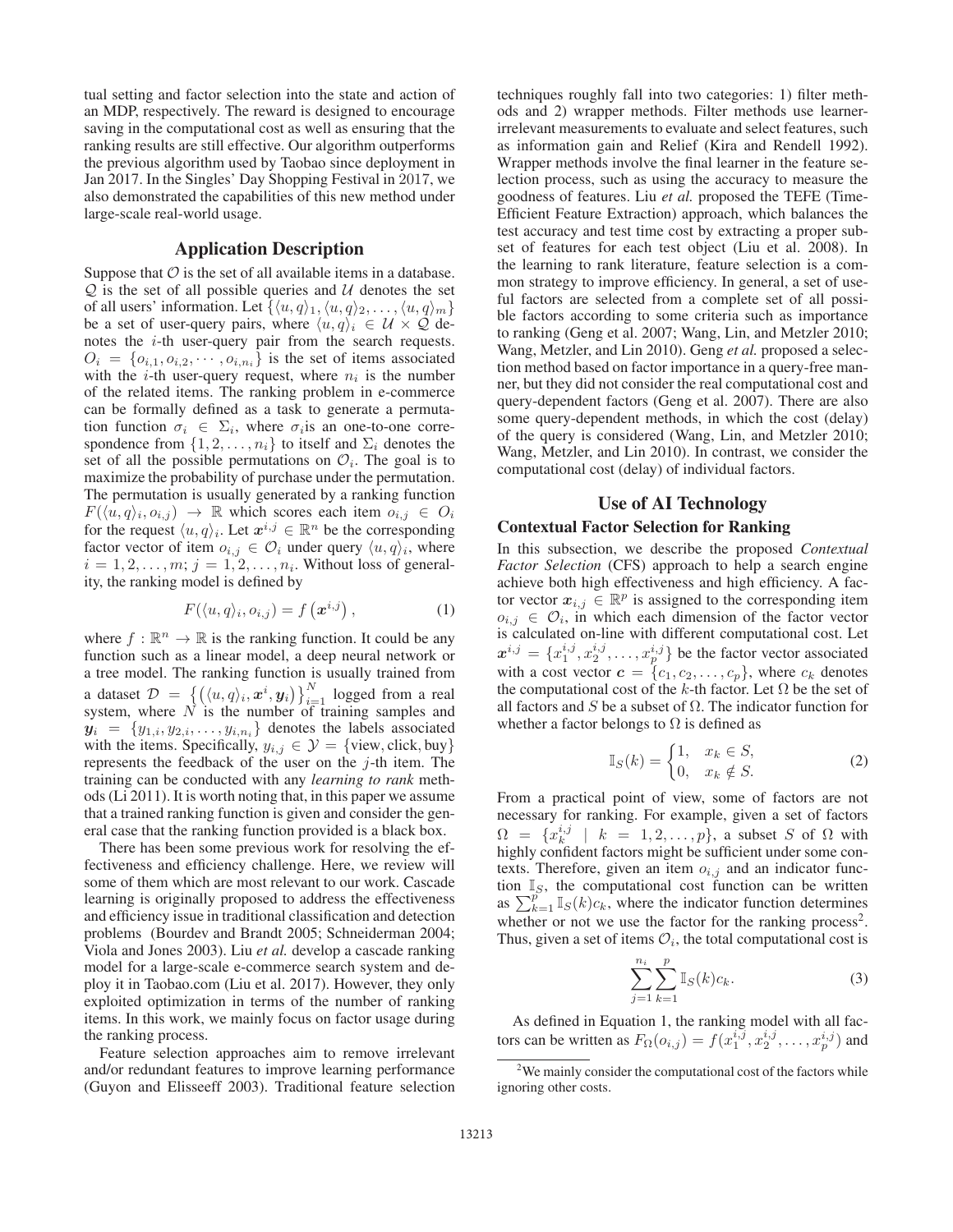the one with a subset  $S$  is written as

$$
F_S(o_{i,j}) = f\left(\mathbb{I}_S(1)x_1^{i,j}, \mathbb{I}_S(2)x_2^{i,j}, \dots, \mathbb{I}_S(p)x_p^{i,j}\right)
$$
 (4)

Intuitively, we can treat the permutation generated by  $F_{\Omega}$ as the optimal one since it includes all the factors we have during the ranking process. Thus, given a  $\langle u, q \rangle_i$  request, the objective is

$$
\min_{S \subseteq \Omega} \ D^{\mathcal{O}_i}(F_\Omega || F_S) + \lambda n_i \sum_{k=1}^p \mathbb{I}_S(k)c_k,\tag{5}
$$

where  $D^{O_i}(F_{\Omega}||F_S)$  denotes the distance between functions  $F_{\Omega}$  and  $F_S$  over the item set  $\mathcal{O}_i$ , which could be any distance between two functions, i.e., Kullback-Leibler divergence (Kullback and Leibler 1951). The second term is the computational cost of the factors in the set  $S \cdot \lambda > 0$  is the trade-off parameter and  $n_i$  is the number of items in query i. Intuitively, the objective function implies that it reduces the usage of factors as much as possible, while approximating the original ranking function  $F_{\Omega}$  as close as possible.

However, Equation 5 is intractable even for a single  $\langle u, q \rangle_i$  request. Consequently, it is a NP-hard problem in general (Davis, Mallat, and Avellaneda 1997; Natarajan 1995). Moreover, we need to perform contextual factor selection, (i.e., solving a general NP-hard problem for every  $\langle u, q \rangle$ <sub>i</sub>, which is impractical in a large-scale system even with a small number of contexts). To overcome this challenge, we generalize the solution of Equation 5 at the contextual level. That is, we do not directly search for the optimal subset  $S^*$  and define :

$$
S_{\langle u,q\rangle} = H\left(\langle u,q\rangle \mid \boldsymbol{\theta}\right) \tag{6}
$$

where  $H$  is a model parameterized by  $\theta$  and the user-query pair  $\langle u, q \rangle$  characterizes the context. Such formulation reduces the solution space to a global parameter from the original multiple optimal subset selection problems, based on the assumption that similar  $\langle u, q \rangle$  representations should have similar optimal subset structures. Thus, our goal becomes to search for the global parameter vector  $\theta$  in order to minimize the loss defined in Equation 5 over all the  $\langle u, q \rangle$  requests.

To illustrate our method, we adopt the linear ranking functions as a demonstration, and other representations, (i.e., deep neural network and tree based ranking function, can be derived by similar way). In the linear setting, the score of item  $o_{i,j}$  under user-query  $\langle u, q \rangle_i$  is

$$
f(x_1^{i,j}, x_2^{i,j}, \dots, x_p^{i,j}) = \sum_{k=1}^p w_k^i x_k^{i,j},\tag{7}
$$

where  $w_k^i$  is the corresponding weight of factor  $x_k^{i,j}$ .

From another point of view, the permutation  $\sigma_i \in \Sigma_i$  significantly depends on the factors used to calculate the scores. Formally, given a user-query pair  $\langle u, q \rangle_i$  and a corresponding weight vector  $w^{\langle u,q \rangle_i}$ , the linear ranking function is:

$$
f\left(\mathbb{I}_{S_{\langle u,q\rangle_i}}(1)x_1^{i,j}, \mathbb{I}_{S_{\langle u,q\rangle_i}}(2)x_2^{i,j}, \dots, \mathbb{I}_{S_{\langle u,q\rangle_i}}(n)x_p^{i,j}\right) = \sum_{k=1}^p \mathbb{I}_{S_{\langle u,q\rangle_i}}(k) w_k^i x_k^{i,j}
$$
(8)

where  $\mathbb{I}_{S_{\langle u,q \rangle_i}}(k)$  is the indicator function, which depends on the user-query pair  $\langle u, q \rangle_i$ . For convenience,  $\mathbb{I}_{S_{\langle u,q \rangle_i}}$  $\{0, 1\}^p$  denotes the binary vector with respect to the factor vector  $x^{i,j}$ . Therefore, the ranking permutation  $\sigma_i$  highly depends on the ranking function  $f(\cdot)$  and the indicator function  $\mathbb{I}_{S_{\langle u,q\rangle_i}}$ , assuming the weight vector is fixed if the ranking model is given. Thus, the crucial part of ranking optimization is to learn an indicator function  $\mathbb{I}_{S_{\langle u,q\rangle_i}}$  to determine the utilization of the factors. To simplify the notation, we write  $\mathbb{I}_{S_{\langle u,q \rangle_i}}$  as  $\mathbb{I}_{\theta}$ , where the parameter  $\theta$  characterizes the factor subset  $S_{\langle u,q\rangle_i}$ . Hence, the ranking permutation  $\sigma_i^{\mathbb{I}_{\theta}}$ can be derived by the ranking function  $f(\cdot)$  and the indicator function I*θ*. Thus, we can rewrite the distance function  $D^{\mathcal{O}_{i}}(F_{\Omega}||F_{S})$  as  $D^{\mathcal{O}_{i}}(\sigma_{\Omega}||\sigma_{S})$ , where  $\sigma_{\Omega}$  and  $\sigma_{S}$  are permutations derived by ranking function  $F_{\Omega}$  and  $F_{S}$ , respectively.

With the optimal ranking permutation  $\sigma_{\Omega}$ , we then define the distance over a item set  $\mathcal{O}_i$  between a permutation  $\sigma_i^{\mathbb{I}_{\theta}}$ and the optimal ranking permutation  $\sigma_{\Omega}$  as

$$
D^{\mathcal{O}_i}(\sigma_{\Omega}||\sigma_i^{\mathbb{I}_{\theta}}) = \frac{2}{n_i(n_i - 1)} \sum_{\substack{j,k=1, j \neq k \\ \sigma_{\Omega}(j) \ge \sigma_{\Omega}(k)}}^{n_i} \mathbf{1}(\sigma_i^{\mathbb{I}_{\theta}}(j) < \sigma_i^{\mathbb{I}_{\theta}}(k)),\tag{9}
$$

where  $\mathbf{1}(\sigma_i^{\mathbb{I}_{\theta}}(j) < \sigma_i^{\mathbb{I}_{\theta}}(k))$  equals 1 if  $\sigma_i^{\mathbb{I}_{\theta}}(j) < \sigma_i^{\mathbb{I}_{\theta}}(k)$  and 0 otherwise. The definition of the distance  $D$  is analogous the averaged pairwise loss in learning to rank literature. The distance measures how *far away* the derived permutation is to the optimal one. With the distance and total cost function defined above, our goal is, given a user-query pair  $\langle u, q \rangle_i$ , the corresponding item set  $\mathcal{O}_i$  and the ranking function f, to learn an indicator function  $\mathbb{I}_{\theta}$  that minimizes the the distance D function and the total computational costs. Formally, the objective in Equation 5 can be further rewritten as

$$
\mathcal{L}(\langle u, q \rangle_i, \mathcal{O}_i, f \mid \boldsymbol{\theta}) = D^{\mathcal{O}_i}(\sigma_{\Omega} || \sigma_i^{\mathbb{I}_{\boldsymbol{\theta}}}) + \lambda \sum_{j=1}^{n_i} \sum_{k=1}^p \mathbb{I}_{\boldsymbol{\theta}}(k) c_k
$$

$$
= \frac{2}{n_i (n_i - 1)} \sum_{\substack{j,k=1, j \neq k \\ \sigma_{\Omega}(j) \ge \sigma_{\Omega}(k)}} \mathbf{1}(\sigma_i^{\mathbb{I}_{\boldsymbol{\theta}}}(j) < \sigma_i^{\mathbb{I}_{\boldsymbol{\theta}}}(k))
$$
Ranking Effects
$$
+ \lambda n_i \sum_{k=1}^p \mathbb{I}_{\boldsymbol{\theta}}(k) c_k
$$
(10)

Ranking Efficiency

## RankCFS: A Reinforcement Learning Approach

As the optimization problem defined in Equation 5 is NPhard in general, finding the exact solution is computationally intractable. Inspired by recent work (Bello et al. 2016; Benbouzid, Busa-Fekete, and Kégl 2012), we propose to learn an indicator function *θ* using reinforcement learning, by transforming the assignment of each element in the indicator vector as a sequential decision-making problem. We refer to this approach as RankCFS.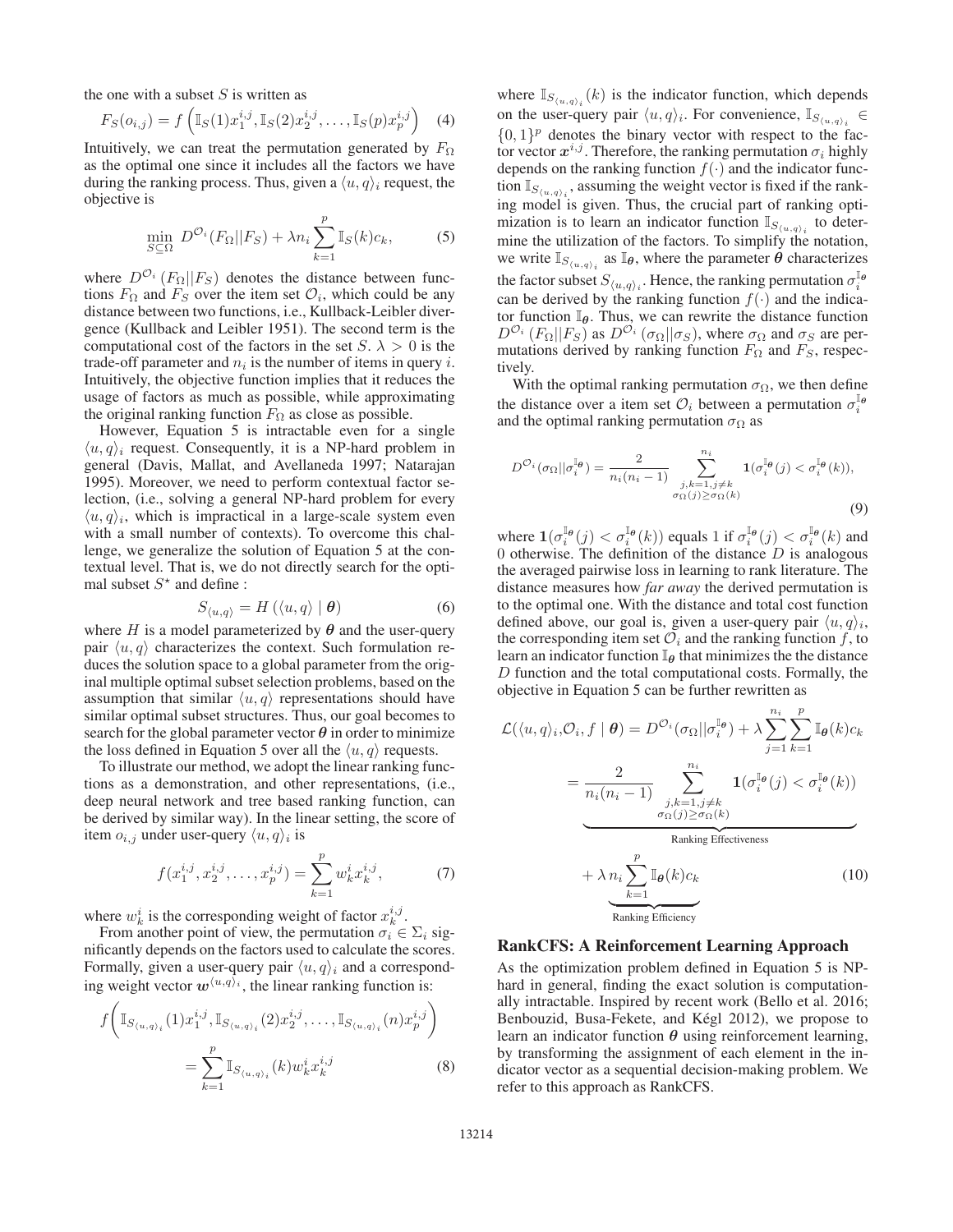Reinforcement Learning and Actor-Critic Methods In this subsection, we will review some basic concepts in reinforcement learning. This subsection could be skipped If the readers are similar with reinforcement learning.

In reinforcement learning, an agent sequentially selects actions to maximize total expected pay-off. These problems are typically formalized as Markov decision processes (MDPs) with a tuple of  $\langle S, A, P, R, \gamma \rangle$ , where  $S \subseteq \mathbb{R}^d$ and  $A \subseteq \mathbb{R}^m$  denote the state and action spaces.  $P$  :  $S \times A \times S \rightarrow [0, 1]$  represents the transition probability governing the dynamics of the system,  $\mathcal{R}: \mathcal{S} \times \mathcal{A} \rightarrow \mathbb{R}$  is the reward function quantifying the performance of the agent and  $\gamma \in (0, 1)$  is a discount factor specifying the degree to which rewards are discounted over time. At each step  $t$ , the agent is in state  $s_t \in S$  and must choose an action  $a_t \in A$ , transitioning it to a successor state  $s_{t+1} \sim p(s_{t+1} | s_t, a_t)$  as given by P and yielding a reward  $r_t$ . A policy  $\pi(\boldsymbol{a}_t|\boldsymbol{s}_t)$ :  $S \times A \rightarrow [0, 1]$  is defined as a probability distribution over state-action pairs.

*Policy gradients* (Kober and Peters 2011; Sutton and Barto 1998) are a class of reinforcement learning algorithms that have shown successes in solving complex robotic problems (Kober and Peters 2011). Such methods represent the policy  $\pi_{\theta}(a_t|s_t)$  by an unknown vector of parameters  $\theta \in$  $\mathbb{R}^d$ . The goal is to determine the optimal parameter vector  $\theta^*$ that maximize the expected discounted cumulative reward  $\mathcal{J}(\boldsymbol{\theta}) = \sum_{\boldsymbol{\tau}} P(\boldsymbol{\tau}|\boldsymbol{\theta}) \Re(\boldsymbol{\tau})$ , where  $\boldsymbol{\tau} = [s_{0:T}, a_{0:T}]$  denotes a trajectory over a possibly finite horizon T and  $P(\tau | \theta)$  denotes the probability of acquiring a trajectory under the policy parameterization  $\pi_{\theta}(\cdot)$ . the policy gradient of  $\mathcal{J}(\theta)$  can be estimated using the the likelihood ratio trick as

$$
\nabla_{\theta} \mathcal{J}(\theta) = \sum_{\tau} P(\tau | \theta) \nabla_{\theta} \log P(\tau | \theta) \mathfrak{R}(\tau) \qquad (11)
$$

which is usually approximated with empirical estimate for *m* sample trajectories under the policy  $\pi_{\theta}$ , i.e.,  $\frac{1}{m} \sum_{j=1}^{m} \nabla_{\theta} \log P(\tau^j | \theta) \Re(\tau^j)$ . The gradient can be applied in every step  $t$  and further improved by introducing a learned bias  $V^{\pi_{\theta}}(s_t|\mu)$  to reduce the variance of this estimate as in (Mnih et al. 2016)

$$
d\theta \leftarrow \nabla_{\theta} \log \pi_{\theta}(a_t|s_t) (\mathfrak{R}_{\mathfrak{t}} - V^{\pi_{\theta}}(s_t|\mu)) \qquad (12)
$$

where  $\Re_t = \sum_{i=t}^{T} \gamma^{i-t} r_i$  is the discounted cumulative reward from step t and  $V^{\pi_{\theta}}(s_t|\mu)$  is the function approximation of  $\mathfrak{R}_t$  parameterized by  $\mu$ .

Converting CFS into an MDP Setting It is possible to learn a selected factor, by a reinforcement learning policy, instead of approximating the indicator vector  $\mathbb{I}_{\theta}$  directly. However, it results in a combinatorial action space which leads to computational intractability and searching failure with a high probability.

To reduce the action space, we introduce a fixed factor sequence so that a policy can sequentially determine the corresponding utility of factors. Formally, for each user-query  $\langle u, q \rangle_i$  request, the vector function  $\mathbb{I}_{\theta}$  can be determined in p steps, where in the k-th step ( $1 \le k \le p$ ), we need to decide whether the  $k$ -th factor should be included in the ranking function or not for this request, (i.e.  $a_k \in \mathcal{A} = \{ \text{skip}, \text{Keep} \}$ 



Figure 1: An example of the pruning procedure via reinforcement learning

is the action taken at step k and A is the action space).  $a_k$  is obtained through a policy

$$
a_k = \pi(s_k|\theta), \tag{13}
$$

where  $s_k$  is the state representation of  $k$ -th step. Then we can obtain

$$
\mathbb{I}_{\theta}(k) = \begin{cases} 0, & \text{if } a_k = \text{skip} \\ 1, & \text{if } a_k = \text{Keep.} \end{cases}
$$
 (14)

After p steps,  $\mathbb{I}_{\theta}$  is determined and so is the ranking permutation  $\sigma^{\mathbb{I}_{\theta}}$ . Then, we can directly calculate the loss  $\mathcal{L}(\langle u, q \rangle_i, \mathcal{O}_i, f \mid \boldsymbol{\theta})$  to evaluate the effectiveness of selected actions, which can be further used to define the total reward of the actions generated in  $p$  steps during the episode. (Figure 1). The key idea lies in the state design (base on which the action is generated), the reward design (how to evaluate each action) and the optimization method for this reinforcement learning problem (how to find the optimal policy) which will be described in details below.

The State and Reward Design The optimal policy should generalize over the state space, and the optimal actions for an episode only depend on the  $\langle u, q \rangle_i$  request. Thus, ideally, the state should be designed as

$$
\mathbf{s}_k = (v_{\langle u, q \rangle_i}, k) \in R^{l+1} \tag{15}
$$

where  $v_{\langle u,q \rangle_i} \in R^l$  is the representations for the user-query pair  $\langle u, q \rangle_i$ . The corresponding reward  $r_k$  is then defined as

$$
r_k = \begin{cases} 0, & 1 \le k < p \\ -\mathcal{L}(\langle u, q \rangle_i, \mathcal{O}_i, f \mid \boldsymbol{\theta}), & k = p. \end{cases}
$$
 (16)

The agent obtains a reward of 0 when the episode is not terminated, (i.e.  $1 \leq k < p$ ), and a reward of - $\mathcal{L}(\langle u, q \rangle_i, \mathcal{O}_i, f \mid \mathcal{O}_i)$ *θ*) when the episode ends, like in the goal-directed tasks. Following this definition and by assigning  $\gamma$  to 1, we can then conclude that the objective in this reinforcement learning problem is exactly the negative of the objective in Equation 10:

$$
\mathfrak{R}(\boldsymbol{\tau}) = \sum_{k=1}^{p} \gamma^{k-1} r_k = -\mathcal{L}(\langle u, q \rangle_i, \mathcal{O}_i, f \mid \boldsymbol{\theta}) \qquad (17)
$$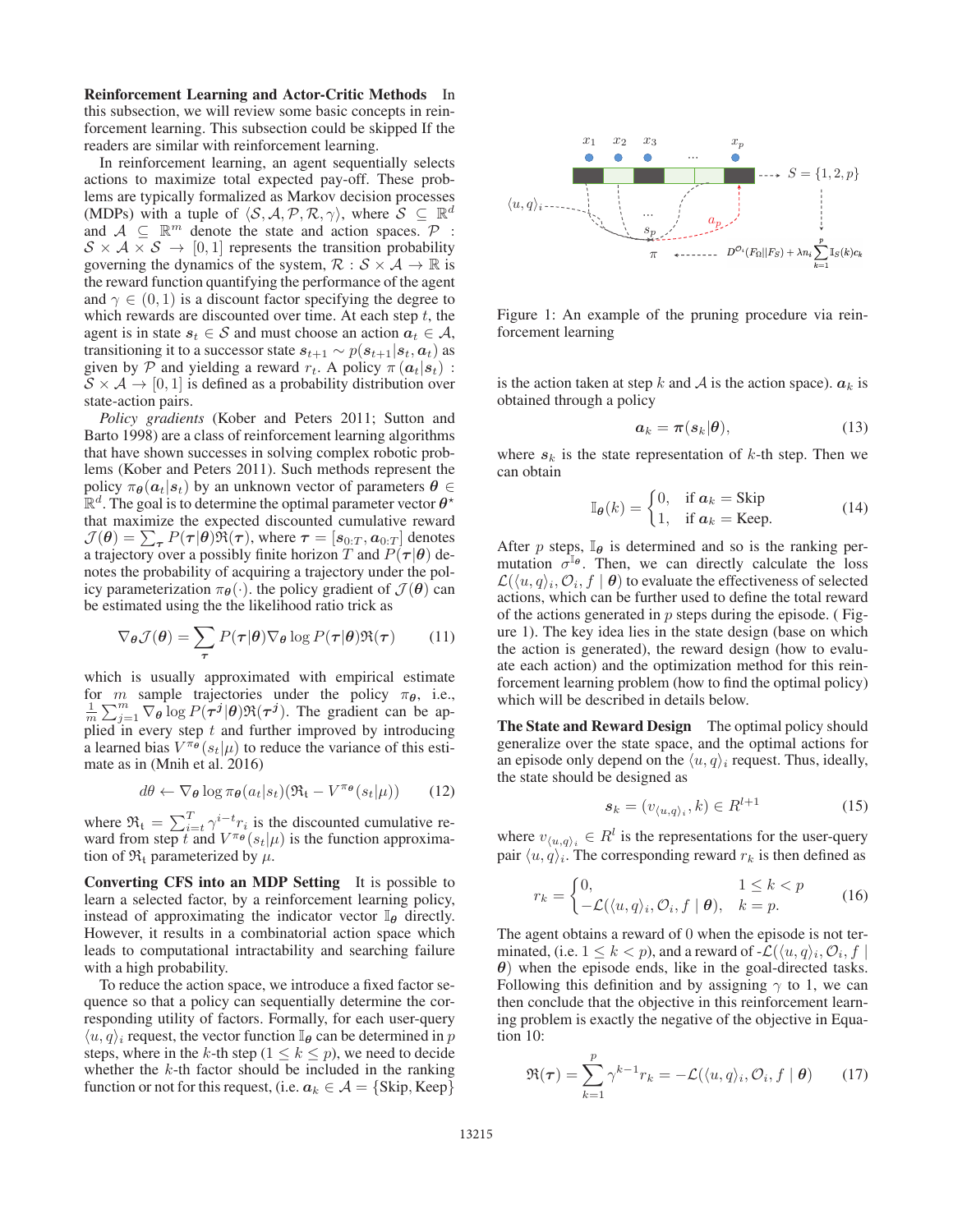### Algorithm 1 RankCFS

Input: *D*: Training data set  $\mathcal{D} = \{(\langle u, q \rangle_i, \mathcal{O}_i)\}_{i=1}^N$  $f$ : The ranking function  $\gamma, \lambda, \beta, r_c, T_{max}$ : Parameters of the algorithm Output: *θ*: Parameters of actor model 1: Initialize  $\theta$  and  $\mu$ 2:  $T \leftarrow 1$ 3: repeat 4: for each  $(\langle u, q \rangle_i, \mathcal{O}_i) \in \mathcal{D}$  (For each page view) do 5:  $T \leftarrow T + 1$ 6: Initialized the initial state  $s_1$  as in Eq. 19<br>7: **for**  $k = 1, 2, ..., p$  **do** for  $k = 1, 2, \ldots, p$  do 8: Taking action  $a_k \in \{ \text{skip}, \text{Keep} \}$  on the k-th factor based on  $\pi_{\theta}(s_k)$ , observe  $r_k$  and  $s_{k+1}$ . 9: Cache the tuple  $(s_k, a_k, r_k, s_{k+1})$ 10: end for 11:  $\Re \leftarrow 0$ 12: **for**  $k = p, p - 1, ..., 1$  **do** 13:  $\mathfrak{R} \leftarrow r_k + \gamma \mathfrak{R}$ 14:  $\theta \leftarrow \text{Adam}(\theta, \nabla_{\theta} \log \pi_{\theta}(a_k | s_k) (\mathfrak{R} - V^{\pi_{\theta}}(s_k|\mu)))$ <br>15:  $\mu \leftarrow \text{Adam}(\mu, (\mathfrak{R} - V^{\pi_{\theta}}(s_k|\mu)) \nabla_{\mu} V^{\pi_{\theta}}(s_k|\mu))$  $\mu \leftarrow \text{Adam}(\mu, (\mathfrak{R} - V^{\pi_{\theta}}(s_k|\mu))\nabla_{\mu}V^{\pi_{\theta}}(s_k|\mu))$ 16: end for 17: end for 18: until  $T > T_{max}$ 

This means that maximizing  $\mathfrak{R}(\tau)$  can directly minimize  $\mathcal{L}$ , allowing us to find the optimal solution of  $\mathcal L$  through deep reinforcement learning.

However, empirically there are two issues that make learning the optimal policy for above reinforcement learning problem difficult. Firstly the reward is sparse over states. This is known as the *sparse feedback problem* (Kulkarni et al. 2016). Secondly the rewards ard distributed widely in a continuous space, making the critic model difficult to converge. Inspired by the *reward shaping* (Ng, Harada, and Russell 1999) technique, we consider slightly adjusting the representations of states and rewards, to mitigate these issues.

We firstly initialize  $\mathbb{I}'_{\theta} = [1, 1, ..., 1] \in \mathbb{R}^p$  as an all-1 vector. Thus at a given step k, we update  $\mathbb{I}'_{\theta}$  as

$$
\mathbb{I}_{\boldsymbol{\theta}}'(t|k) = \begin{cases} \mathbb{I}_{\boldsymbol{\theta}}(t), & 1 \le t < k \\ 1, & k \le t \le p. \end{cases} \tag{18}
$$

Then, we extend our state vector as

$$
\mathbf{s}_k = (v_{\langle u, q \rangle_i}, k, \mathbb{I}_{\boldsymbol{\theta}}'(\cdot | k)) \in R^{l+p+1}.
$$
 (19)

Thus, each state memorizes the decisions made before during an episode. At each step  $k$ , the reward is calculated based on  $\mathbb{I}_{\theta}'(\cdot|k)$ , (i.e. at each step it is pre-evaluated for the decisions made so far), assuming the remaining decisions are all "1"s by default. For each reward  $r_k$ , we decompose it into the effectiveness part  $\mathcal{T}(\mathbf{s}_k, \mathbf{a}_k)$  and the efficiency part  $\mathcal{G}(\boldsymbol{s}_k, \boldsymbol{a}_k)$ , i.e.,  $r_k = \mathcal{T}(\boldsymbol{s}_k, \boldsymbol{a}_k) + \mathcal{G}(\boldsymbol{s}_k, \boldsymbol{a}_k)$ . For the efficiency part, we simply add a penalty when selecting the  $k$ -th

factor as

$$
\mathcal{G}(s_k, a_k) = \begin{cases} 0, & \text{if } a_k = \text{Skip} \\ -\lambda n_i c_k, & \text{if } a_k = \text{Keep.} \end{cases}
$$
 (20)

This part is consistent with the Equation 10. For the effectiveness part, we choose to give a constant penalty if the ranking loss under  $\mathbb{I}_{\theta}^{'}$  exceeds a pre-defined threshold as

$$
\mathcal{T}(\boldsymbol{s}_k, \boldsymbol{a}_k) = \begin{cases}\n-r_c, & D^{\mathcal{O}_i}(\sigma_{\Omega} || \sigma_i^{\mathbb{I}_{\boldsymbol{\theta}}'}) > \beta \\
0, & \text{otherwise.} \n\end{cases}
$$
\n(21)

With such a design, we enable help the critic module to distinguish *bad* and *good* ranking results much more easily. Moreover, we can avoid generating poor ranking performance with a large penalty  $r_c$ .

Learning the Policy After transforming the original problem into a reinforcement learning problem, we then apply an existing reinforcement learning methods to learn a solution policy. In this paper, we choose the well-known policy gradient method with actor-critic models as described in (Mnih et al. 2016). It is worthing noting that, the difficulty of the original optimization problem does not decrease with the introduction of reinforcement learning techniques. The RL-based approach here acts as a solver whose solution space contains the optimal solutions, and provides an efficient search path to the optimal solutions through trial-and-error.

Algorithm 1 shows the training details. The data  $\mathcal{D}$  =  $\{(\langle u, q \rangle_i, O_i)\}_{i=1}^N$ , the reward discount factor  $\gamma$ , the parameters used in the reward definition  $\lambda$ ,  $\beta$ ,  $r_c$ , and the maximum number of training steps  $T_{max}$  are given as inputs to the algorithm. The parameter of the actor network  $\theta$  is the output of the algorithm. We firstly initialize the parameters of the actor and critic network, as well as the step counter  $T$ . The training phase starts with the iteration of each of the page views, with which an episode will be generated during the Lines 6-10. Then, the standard policy gradient method is applied in Lines 14-15, where the tuple  $(s_k, a_k, r_k, s_{k+1})$  is organized in descending order so that the discounted cumulative reward  $\Re$  can be updated incrementally as specified in Line 13. The training process ends when the number of steps exceeds the given threshold  $T_{max}$ .

#### Application Development and Deployment

Before the actual deployment of the technique, we compared our method based on an offline dataset from Taobao with the norm elimination method, the  $l_1$ -based feature selection method, the tree-based feature selection method and the Ftest feature selection method in an off-line evaluation setting in order to facilitate decision-making about which technique shall be deployed.

Norm Elimination this method removes those factors for which the absolute values of weights are less than a predefined threshold  $\epsilon$ .

 $l_1$ -based feature selection is a model-based feature selection method. It selects factors according to the  $l_1$  regularizer. The basic idea is to eliminate those factors whose corresponding  $l_1$  coefficients are zero. Since this method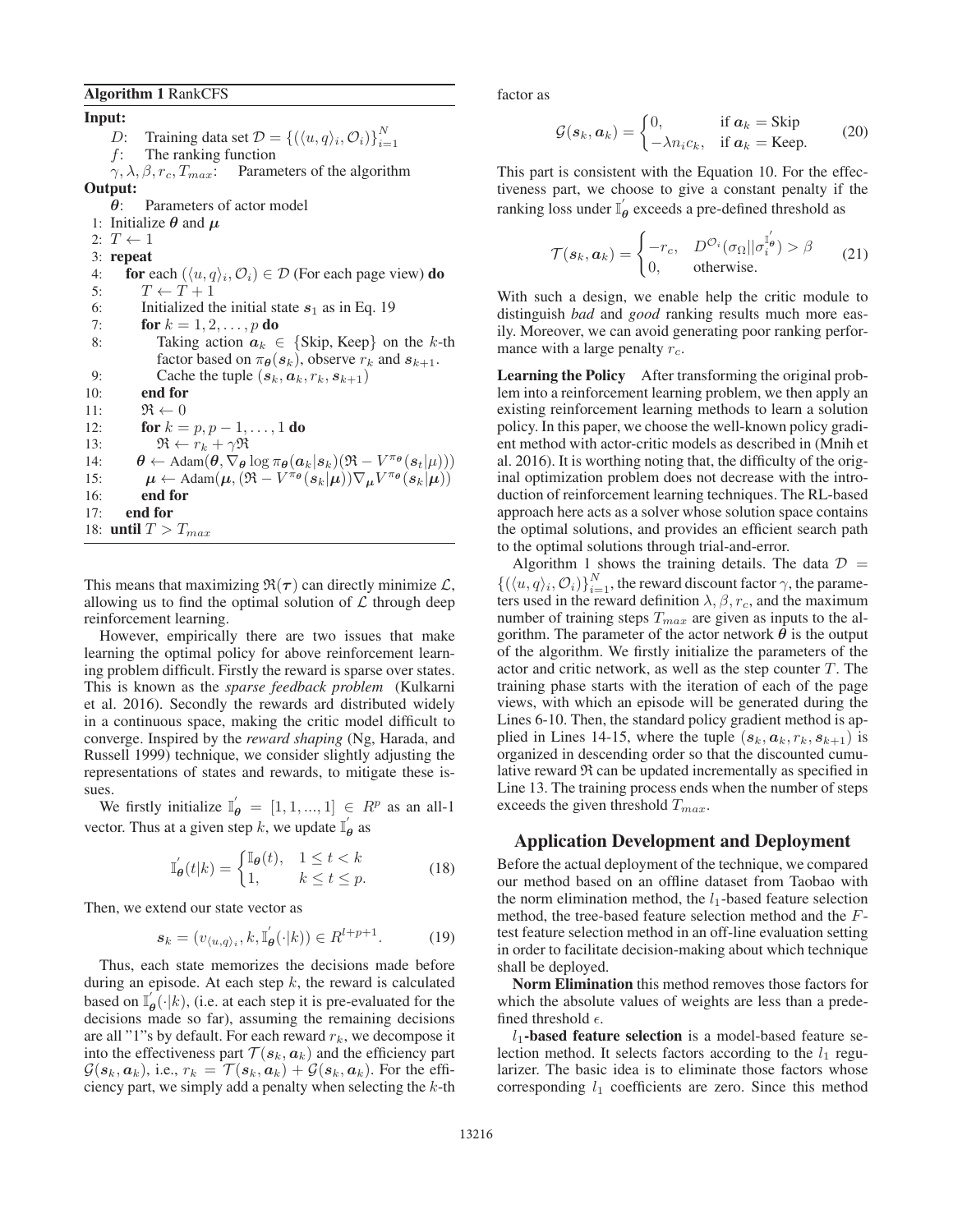

Figure 2: Off-line comparison of pairwise loss, factor usage and weighted averaged factor usage among various approaches.

must be based on a supervised machine learning model, we need to convert our ranking problem into a supervised one. We define the training dataset as follows. Let the label  $l^{i,j} = f(x_1^{i,j}, x_2^{i,j}, \dots, x_p^{i,j}) = \sum_{k=1}^p w_k^i x_k^{i,j}$  and corresponding factor vector  $x^{i,j}$ , thus the set of training samples has the form  $\mathcal{D}_{\mathcal{T}} = \{l^{i,j}, \mathbf{x}^{i,j}\}\$  such that  $j = 1, \ldots, n_i$  and  $i = 1, \ldots, N$ . Therefore, we can train a regressor using the training set  $\mathcal{D}_{\mathcal{T}}$  and select the factors base on the trained model. We adopt Lasso as our comparison method.

Cost-sensitive  $l_1$ -based feature selection cost-sensitive lasso. It adds a cost to  $l_1$  regularizer according to the computational time of each factor.

**Tree-based feature selection** is similar to the  $l_1$ -based feature selection. The main difference is that we replace the Lasso model with a non-linear regression tree model.

F-test feature selection is a model-free feature selection method that selects top  $k$  factors based on  $F$ -test scores.

Rank Contextual Factor selection (RankCFS) algorithm is the proposed actor-critic method which is capable of adjusting the selection of factors based on the contexts of the search queries.

For  $l_1$ -based feature selection, tree-based feature selection and F-test feature selection, we adopt their implementations in scikit-learn (Pedregosa et al. 2011). We implement RankCFS with Tensorflow (Abadi et al. 2016). For the optimal ranking model in the off-line evaluation, we select one of the linear ranking models from Taobao.com and treat it as a black box so that only the inputs and the outputs of the ranking model are considered during the experiments. We set the constant  $\epsilon = 0.1$  in the Norm Elimination method and the constant that multiplies the  $l_1$  term  $\alpha$  equals 0.05 in the Lasso model. We choose the default ExtraTreeRegressor in scikit-learn package as our tree model. The actor and critic are construct by two deep neural networks (DNN) with three fully connected layers, respectively. The DNN structure of the actor is  $266 \times 128 \times 128 \times 20$  and that of the critic is  $266 \times 128 \times 128 \times 1$ . We adopt *relu* as the activation functions for the hidden layers, Adam as our optimizer and the learning rates of actor and critic are set to 0.0001 and 0.001, receptively.

We sample a dataset with 100,000 samples train the  $l_1$ -

based, Tree-based and  $F$ -test approaches<sup>3</sup> on 50,000 samples and then test them on the remaining of 50, 000 samples  $4$ . For the  $l_1$ , Tree-based and F-test methods, feature selection is performed after the training. That is, we use a fixed feature selection policy during the testing stage. Since our method considers the computational costs of factors, the computational cost vector *c* is obtained from the on-line operational environment of Taobao.com.

We test our methods on 5, 000 page views and each page view contains 10 items so that there are 50, 000 testing examples. Then, we evaluate the averaged pairwise loss defined in Equation 9 and factor usage over page views. Figures 2a-2b show our experiment results. Generally, the Norm Elimination method removes those factors whose absolute values are small under different contexts. Therefore indicators such as loss and factor usage may vary over page views. Figure 2a shows that RankCFS with the threshold  $\beta = 0.05$ outperforms all other methods in terms of pairwise loss. In addition, in Figure 2b, it can be observed that the averaged factor usage of RankCFS is also close to the lowest Treebased method. Figure 2c illustrates the weighted factor usage, in which the weights are the corresponding computational costs. This metric is more appropriate for describing the factor usage in terms of efficiency due to the variations in computational costs among factors. For example, only the absolute values of weights are considered in the Norm Elimination method, while RankCFS tends to eliminate those factors with high computational costs. Although, RankCFS with  $\beta = 0.05$  and Tree-based method have similar averaged factor usage, RankCFS with  $\beta = 0.05$  has much lower weighted factor usage. This demonstrates that our approach reduces the computational burden in context-aware manner and saves more computational resources. Empirically, our method is capable of exploring for the better solution in a combinatorial solution space with significantly reduced factor usage. The F-test method suffers high pairwise losses since it is a model-free method, it does not consider the ranking model we adopt.

<sup>&</sup>lt;sup>3</sup>It is not necessary to train Norm Elimination method since it only removes those factors whose absolute values of weights are less than a positive constant  $\epsilon$ .

<sup>&</sup>lt;sup>4</sup>10,000 page views and 10 items in each page view.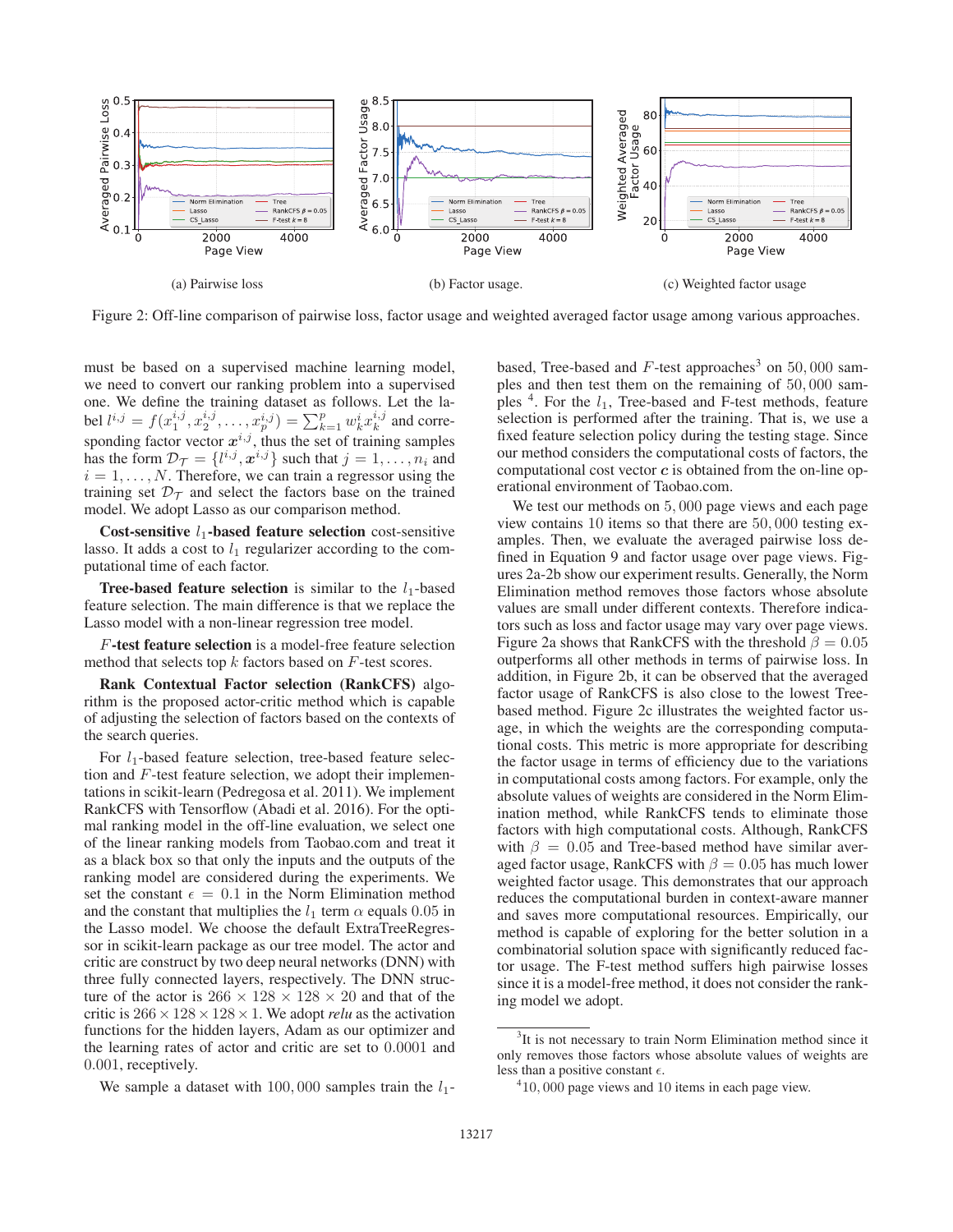Table 1: Comparisons of different methods in terms of Averaged Pairwise Loss (APL), Averaged Factor Usage (AFU) and Weighted Factor Usage (WFU)

| Algorithm                | <b>APL</b> | AFU  | <b>WFU</b> |
|--------------------------|------------|------|------------|
| F-test $/k = 8$          | 0.47       | 8    | 72.44      |
| F-test $/k = 11$         | 0.40       | 11   | 84.63      |
| F-test $/k = 14$         | 0.29       | 14   | 107.93     |
| Norm Elimination         | 0.35       | 7.41 | 78.84      |
| Lasso                    | 0.31       | 8    | 71.16      |
| Cost-sensitive Lasso     | 0.32       | 7    | 65         |
| Tree-based               | 0.3        | 7    | 63         |
| RankCFS / $\beta = 0.05$ | 0.21       | 7.01 | 51.06      |
| RankCFS / $\beta = 0.15$ | 0.27       | 9.07 | 67.40      |
| RankCFS / $\beta = 0.25$ | 0.25       | 8.4  | 63.72      |

Overall, the experiments show that our RankCFS algorithm successfully explores the function space and find an high quality approximations to the optimal ranking function. We summarized the complete experimental results in Table 1 under different parameter settings, which shows that RankCFS with  $\beta = 0.25$  outperforms the other methods in general. Therefore, RankCFS was deployed in Taobao.com to replace the previous search algorithm in Jan 2017.

## Application Use and Payoff

To demonstrate the payoff generated, we conduct the experiment in the real-world large-scale operational environment of Taobao.com with a standard A/B test setting. We adopt the same learning structure as the off-line setting, but with a more complex nonlinear optimal ranking model. The training is conducted with more than  $\times 10^9$  training samples on a distributed streaming system in an on-line learning fashion.

We conducted a standard A/B test experiment in our operational environment, where roughly 6% of the users are selected at random for testing. The parameter  $\beta \in$  $\{0.25, 0.15, 0.05\}$  and  $\lambda \in \{0.9, 0.8, 0.7\}$  are tuned through the GMV and search latency. The goal is to minimize the impact on the GMV as much as possible, while reducing the latency as much as possible. Figure 3a shows the best results with  $\beta = 0.05$  and  $\lambda = 0.9$ . Our method reduces the average search latency by approximately 40%, compared to the control group. For the maximum search latency, out algorithm has reduced it by roughly 25%.

## The Singles' Day Shopping Festival Performance

Alibaba Singles' Day shopping festival is one of the biggest shopping extravaganzas around the world which can be thought of as the Chinese version of Black Friday. In 2017, by the end of day (November 11), sales hit a new record of \$25.3 billion, more than  $40\%$  higher than sales on the same day in 2016. It attracted over hundreds of millions users from more than 200 different countries. The infrastructure system manages to handle 0.325 millions orders per second during peak usage<sup>5</sup>. The e-commerce search system played

alibaba-smashes-its-singles-day-record/

a crucial role in this event.

On November 11th, the search traffic burden of the ecommerce search engine abruptly increases by multiple times compared to a regular day. On the one hand, the ecommerce search engine faces the high traffic challenge, which might lead to system degradation. On the other hand, it is still crucial to provide accurate search results.

During this event, the proposed approach was deployed on top of (Liu et al. 2017) in order to perform optimization at the search engine system level. The CLOES approach enables the system to optimize the number of items in the ranking process via a cascading model, while our method concentrates on optimizing the set of selected ranking factors during the ranking process. Thus, both of these approaches can be applied on the search engine simultaneously. We use the CLOSE approach as our control group, and the CLOES+RankCFS approach as the experimental group, in which the parameter  $\beta = 0.05^6$ . Figure 3b depicts the average latency change during the course of the experiments. The proposed approach reduced the latency by more than 20% compared to using only the CLOES approach. In addition, our method saves approximately 33% peak usage latency compared to using only the CLOES approach.

## **Maintenance**

Since deployment in Jan 2017, we conducted internal reviews on the effectiveness of the algorithm on a quarterly basis to ensure efficiency operation. Each revision has revealed the need for some modifications to the system. However, the framework of the algorithm has not been changed in any significant way thus far.

## Conclusions and Future Work

In this paper, we investigated the effectiveness and efficiency issues in a real-world large-scale e-commerce search system. We formally defined the contextual factor selection problem in ranking system. Then, we converted the problem into a reinforcement learning problem through reward shaping to account for the scarcity and wide distribution of reward signals in a practical search engine. We then proposed an efficient approach to select the optimal set of factors to considered based on the context of each search query in order to enhance efficiency and effectiveness. The algorithm has been deployed in Taobao which is China's largest e-commerce platform. Actual usage data demonstrate that our method is a practical solution for real-world large-scale e-commerce search systems which significantly outperformed the previous algorithm in the platform.

In future research, we plan to explore other optimization approaches such as memory usage and load balancing, in conjunction with search latency. We will also incorporate the considerations for fairness (Yu et al. 2018), persuasiveness (Liu et al. 2019) and privacy preservation (Gao et al. 2019; Yang et al. 2019) aspects related to search and recommendation to further enhance user experience.

<sup>5</sup> https://techcrunch.com/2017/11/11/

<sup>&</sup>lt;sup>6</sup>Due to limited on-line resources available for the purpose of A/B testing in the system, we are only able to use CLOES as our control group.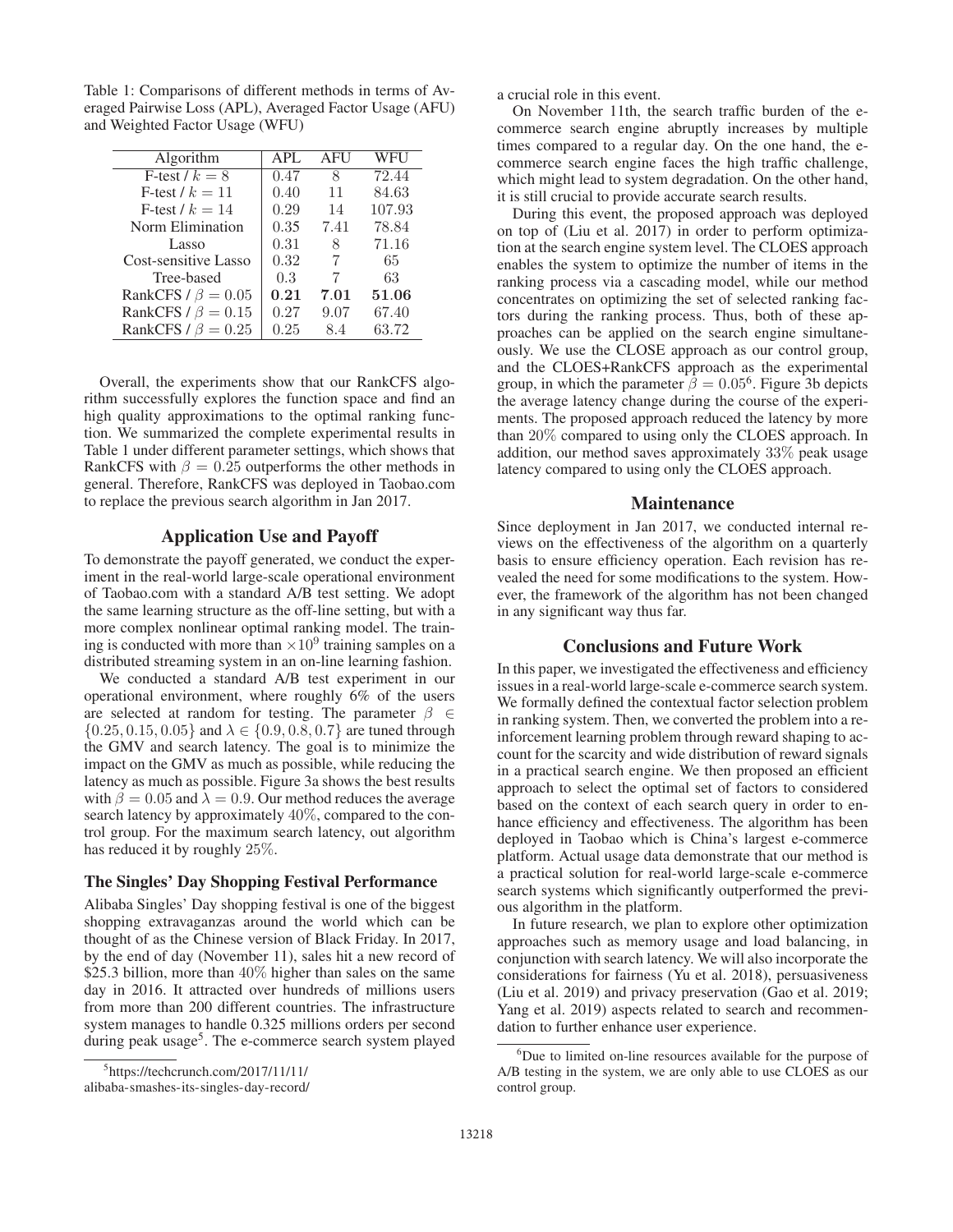

(a) Latency during regular operation (b) Latency during the Singles' Day Shopping Festival A/B test

Figure 3: Latency in the e-commerce search engine on Taobao.com. The lower the value, the better the performance.

## Acknowledgments

This research is supported by the Nanyang Assistant Professorship (NAP), AISG-GC-2019-003, NRF-NRFI05-2019- 0002, NTU-SDU-CFAIR (NSC-2019-011), and Alibaba-NTU-AIR2019B1.

## References

Abadi, M.; Barham, P.; Chen, J.; Chen, Z.; Davis, A.; Dean, J.; Devin, M.; Ghemawat, S.; Irving, G.; Isard, M.; et al. 2016. Tensorflow: A system for large-scale machine learning. In *OSDI*, volume 16, 265–283.

Bello, I.; Pham, H.; Le, Q. V.; Norouzi, M.; and Bengio, S. 2016. Neural combinatorial optimization with reinforcement learning. *arXiv preprint arXiv:1611.09940*.

Benbouzid, D.; Busa-Fekete, R.; and Kégl, B. 2012. Fast classification using sparse decision dags. In *ICML*, 747–754.

Bourdev, L., and Brandt, J. 2005. Robust object detection via soft cascade. In *CVPR*, volume 2, 236–243.

Davis, G.; Mallat, S.; and Avellaneda, M. 1997. Adaptive greedy approximations. *Constructive Approximation* 13(1):57–98.

Gao, D.; Liu, Y.; Huang, A.; Ju, C.; Yu, H.; and Yang, Q. 2019. Privacy-preserving heterogeneous federated transfer learning. In *IEEE BigData*.

Geng, X.; Liu, T.-Y.; Qin, T.; and Li, H. 2007. Feature selection for ranking. In *SIGIR*, 407–414.

Guyon, I., and Elisseeff, A. 2003. An introduction to variable and feature selection. *Journal of Machine Learning Research* 3(Mar):1157–1182.

Kira, K., and Rendell, L. A. 1992. The feature selection problem: traditional methods and a new algorithm. In *AAAI*, 129–134.

Kober, J., and Peters, J. 2011. Policy search for motor primitives in robotics. *Machine Learning* 1(84):171–203.

Kulkarni, T. D.; Narasimhan, K.; Saeedi, A.; and Tenenbaum, J. 2016. Hierarchical deep reinforcement learning: Integrating temporal abstraction and intrinsic motivation. In Lee, D. D.; Sugiyama, M.; Luxburg, U. V.; Guyon, I.; and Garnett, R., eds., *NIPS*. 3675– 3683.

Kullback, S., and Leibler, R. A. 1951. On information and sufficiency. *The Annals of Mathematical Statistics* 22(1):79–86.

Li, B.; Yu, H.; Shen, Z.; and Miao, C. 2009. Evolutionary organizational search. In *AAMAS*, 1329–1330.

Li, H. 2011. *Learning to Rank for Information Retrieval and Natural Language Processing*. Morgan & Claypool Publishers.

Liu, L.-P.; Yu, Y.; Jiang, Y.; and Zhou, Z.-H. 2008. Tefe: A timeefficient approach to feature extraction. In *ICDM*, 423–432.

Liu, S.; Xiao, F.; Ou, W.; and Si, L. 2017. Cascade ranking for operational e-commerce search. In *KDD*, 1557–1565.

Liu, C.; Dong, Y.; Yu, H.; Shen, Z.; Gao, Z.; Wang, P.; Zhang, C.; Ren, P.; Xie, X.; Cui, L.; and Miao, C. 2019. Generating persuasive visual storylines for promotional videos. In *CIKM*, 901–910.

Mnih, V.; Badia, A. P.; Mirza, M.; Graves, A.; Harley, T.; Lillicrap, T. P.; Silver, D.; and Kavukcuoglu, K. 2016. Asynchronous methods for deep reinforcement learning. In *ICML*, volume 48, 1928–1937.

Natarajan, B. K. 1995. Sparse approximate solutions to linear systems. *SIAM Journal on Computing* 24(2):227–234.

Ng, A. Y.; Harada, D.; and Russell, S. J. 1999. Policy invariance under reward transformations: Theory and application to reward shaping. In *ICML*, 278–287.

Pedregosa, F.; Varoquaux, G.; Gramfort, A.; Michel, V.; Thirion, B.; Grisel, O.; Blondel, M.; Prettenhofer, P.; Weiss, R.; Dubourg, V.; Vanderplas, J.; Passos, A.; Cournapeau, D.; Brucher, M.; Perrot, M.; and Duchesnay, E. 2011. Scikit-learn: Machine learning in Python. *Journal of Machine Learning Research* 12:2825–2830.

Schneiderman, H. 2004. Feature-centric evaluation for efficient cascaded object detection. In *CVPR*.

Sutton, R. S., and Barto, A. G. 1998. *Introduction to Reinforcement Learning*. Cambridge, MA, USA: MIT Press.

Vinyals, O.; Fortunato, M.; and Jaitly, N. 2015. Pointer networks. In Cortes, C.; Lawrence, N. D.; Lee, D. D.; Sugiyama, M.; and Garnett, R., eds., *NIPS*. 2692–2700.

Viola, P., and Jones, M. 2003. Rapid object detection using a boosted cascade of simple features. In *CVPR*, I–511–I–518.

Wang, L.; Lin, J.; and Metzler, D. 2010. Learning to efficiently rank. In *SIGIR*, 138–145.

Wang, L.; Metzler, D.; and Lin, J. 2010. Ranking under temporal constraints. In *CIKM*, 79–88.

Yang, Q.; Liu, Y.; Chen, T.; and Tong, Y. 2019. Federated machine learning: Concept and applications. *ACM TIST* 10(2):12:1–12:19.

Yu, H.; Shen, Z.; Miao, C.; Leung, C.; Lesser, V. R.; and Yang, Q. 2018. Building ethics into artificial intelligence. In *IJCAI*, 5527– 5533.